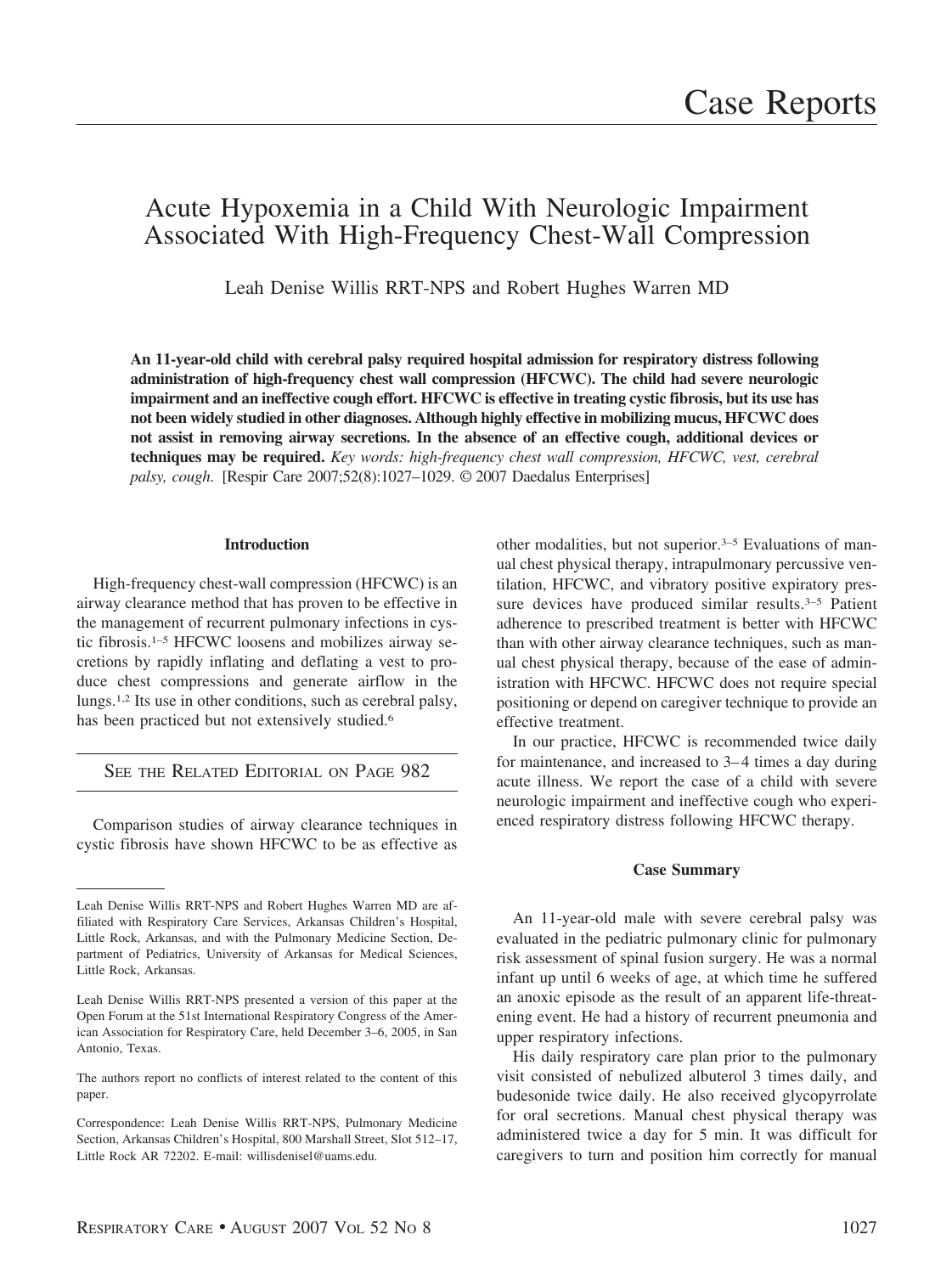

Fig. 1. Chest radiograph at initial pulmonary clinic visit, showing substantial scoliosis.

chest physical therapy because of his size and thoracic deformity secondary to scoliosis.

A chest radiograph revealed substantial scoliosis, with an 80° thoracic curve and 70° lumbar curve (Fig. 1). A weak cough effort was observed on examination and evidenced by inability to effectively clear airway secretions. His resting tidal volume was 3.6 mL/kg, which indicates a hypopneic breathing pattern. Capillary blood gas analysis revealed pH 7.47,  $P_{aCO_2}$  42 mm Hg, and an elevated HCO<sub>3</sub><sup>-</sup> 29.7 mmol/L, which suggested intermittent hypoventilation during sleep, with a renal response.

Because of severe neurologic impairment he was incapable of performing routine spirometry or other diagnostic measurements such as maximum inspiratory or expiratory pressure. Nutrition was administered exclusively via gastrostomy tube, because a swallowing study from the previous year showed severe dysphagia and an increased risk of aspiration.

He was deemed an acceptable risk for surgery, and it was anticipated that reduction of the spinal curvature would contribute to improvement of overall pulmonary function. Based on the history of recurrent pneumonia and lack of success with chest physical therapy, HFCWC (The Vest, Hill-Rom Services, St Paul, Minnesota), was prescribed for home use.

Our protocol for HFCWC administration is a pressure control setting of  $4-6$ , with 3 separate compression frequencies, for 8 –10 min each, for a total time of 24 –30 min. The first compression frequency is between 5 Hz and 10 Hz, the second between 10 Hz and 15 Hz, and the third between 15 Hz and 20 Hz. Updraft aerosol therapy with a bronchodilator and/or normal saline is administered simultaneously during the entire treatment.

The child's caregivers were instructed to use HFCWC twice a day in conjunction with 2.5 mg nebulized albu-



Fig. 2. Chest radiograph on admission to the pediatric intensive care unit, showing bilateral infiltrates.

terol, followed by normal saline for the duration of the treatment. Settings used at home were reported to be a pressure control setting of 5 and compression frequencies of 10 Hz, 15 Hz, and 19 Hz, for 10 min each.

Two months after beginning HFCWC, the child was admitted to the pediatric intensive care unit for acute respiratory failure presumed secondary to aspiration. There were no reports of difficulty tolerating the HFCWC device prior to this event. His caregivers stated that he "felt poorly" after his treatment, and sustained coughing progressed to difficulty breathing. Because of progressive respiratory distress, emergency medical services were requested.

Marked respiratory distress and desaturation (approximately 80%, via pulse oximetry) were recorded by the emergency medical technician on initial assessment. The child was transported to the local hospital, where arterial blood gas values were pH 7.15,  $P_{aCO_2}$  52 mm Hg,  $P_{aO_2}$ 57 mm Hg,  $HCO_3$ <sup>-</sup> 30 mmol/L, and base excess 2 mmol/L. He was intubated, mechanically ventilated, and transferred to a children's hospital, where he remained for 12 weeks.

Chest radiograph (Fig. 2) on admission to the pediatric intensive care unit showed bilateral pulmonary infiltrates. Venous blood gas analysis showed improvement in respiratory status, with pH 7.48,  $P_{CO_2}$  38 mm Hg, mixed venous partial pressure of oxygen 62 mm Hg,  $HCO<sub>3</sub> 26.8$  mmol/L, and base excess 3.6 mmol/L.

He failed 2 extubation attempts within the first month of hospitalization, and a tracheostomy was considered but not performed. Once he reached a state of respiratory stability, the decision was made to proceed with spinal fusion surgery. He tolerated the procedure well and there were no